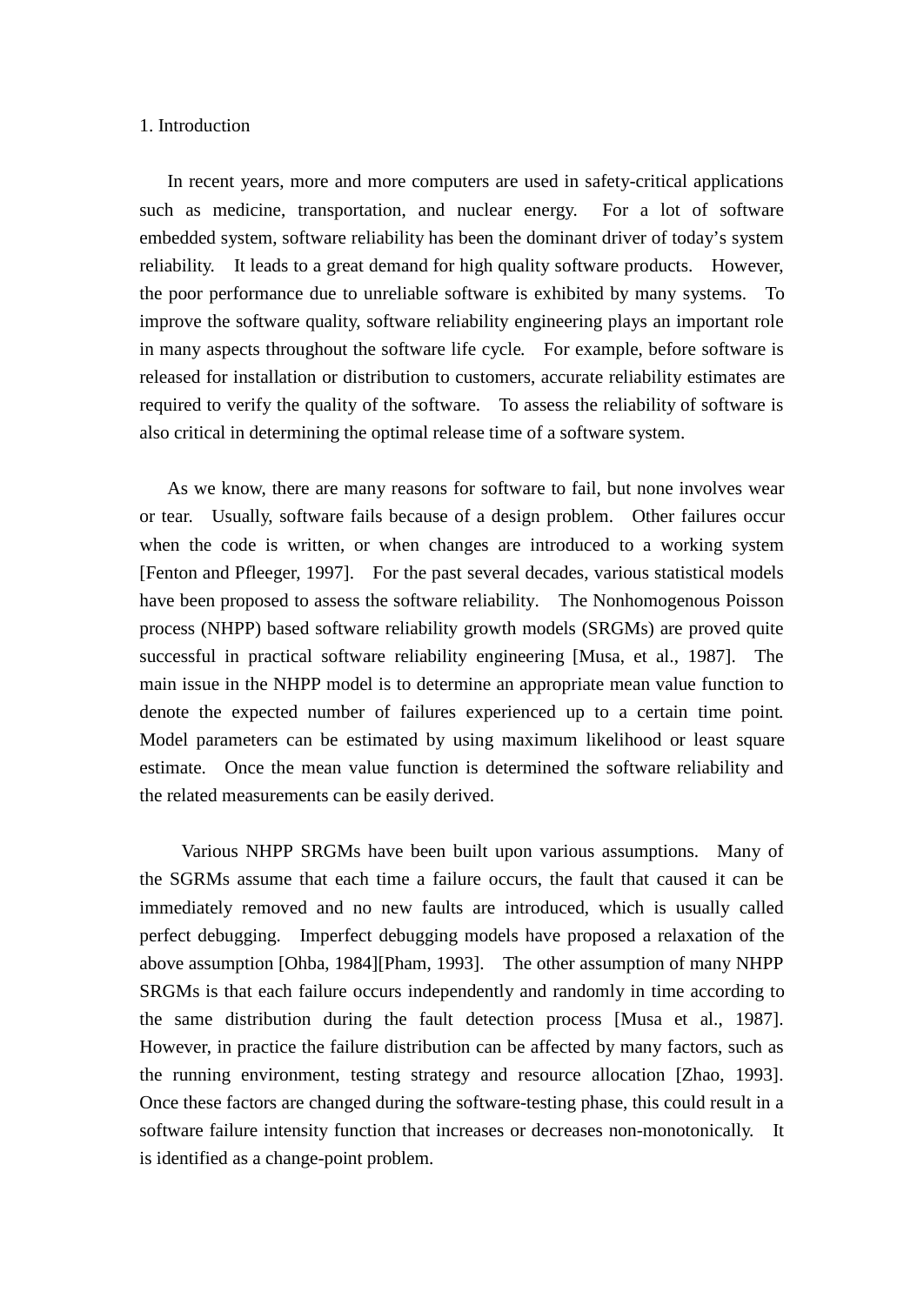In this paper, we incorporate both imperfect debugging and change-point problem into the NHPP SRGM. Both of these features reflect more closely to a general SRGM.

2. Imperfect-Software-Debugging Model with Change Point

To consider the NHPP SRGM that integrates imperfect debugging with changepoint problem, the following assumptions are made.

(a) When detected faults are removed at time *t*, it is possible to introduce new faults with introduction rate  $S(t)$ .

$$
S(t) = \begin{cases} S_1 & \text{when } 0 \le t \le t \\ S_2 & \text{when } t > t \end{cases} \text{ (} \delta \text{is the change point)}.
$$

(b) The fault detection rate represented as following is a step function

$$
b(t) = \begin{cases} b_1 & \text{when } 0 \le t \le t \\ b_2 & \text{when } t > t \end{cases}.
$$

(c) A Nonhomogeneous Poisson process models the fault detection phenomenon in the software system.

In previous studies, the parameter  $\partial$  is considered unknown and is to be estimated from the collected failure data. [Zhao, 1993][Hinkley, 1970][Chang, 1997]. Because the testing strategy and resource allocation can be tracked all the time during the fault detection process, it may be more reasonable to reconsider that the change-point  $\partial$  is a given. Therefore, in this paper we suppose the parameter  $\partial$  is allocated in a certain time point and is known before the model is created. According to these assumptions, one can derive the new set of differential equations to obtain the new mean value function:

$$
\frac{\partial m(t)}{\partial t} = b(t) \cdot (a(t) - m(t));
$$

$$
\frac{\partial a(t)}{\partial t} = S(t) \cdot \frac{\partial m(t)}{\partial t};
$$

$$
a(0) = a;
$$

$$
m(0) = 0.
$$

Solving the differential equations under the assumptions (a) and (b) yields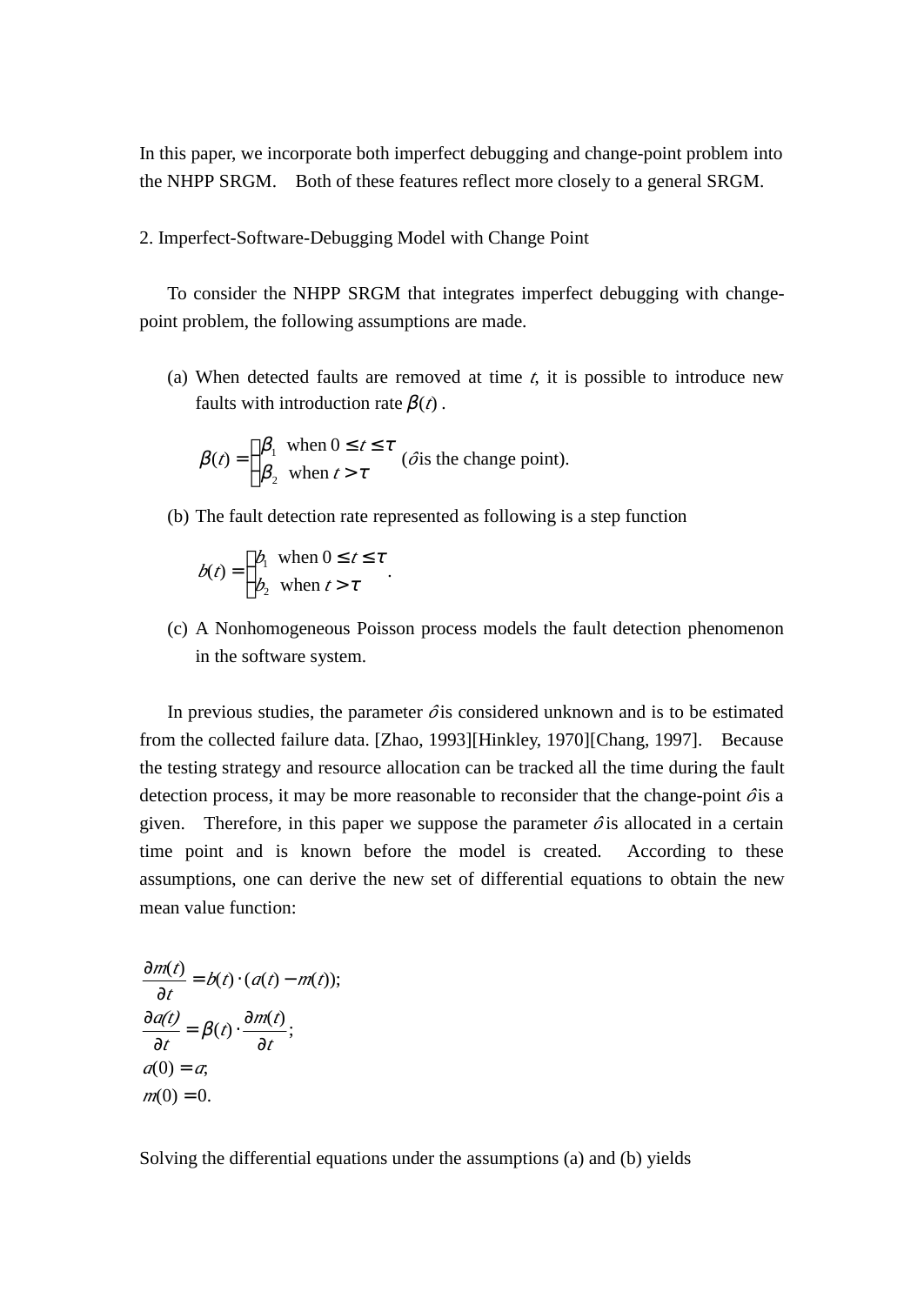$$
m(t) = \begin{cases} \frac{a}{1 - S_1} [1 - e^{-(1 - S_1) b_1 t}] & \text{when } 0 \le t \le t \\ \frac{a}{1 - S_2} [1 - e^{-(1 - S_1) b_1 t - (1 - S_2) b_2 (t - t)}] + \frac{m(t) (S_1 - S_2)}{1 - S_2} & \text{when } t > t \end{cases}
$$
  

$$
f(t) = \frac{\partial m(t)}{\partial t} = \begin{cases} ab_1 e^{-(1 - S_1) b_1 t} & \text{when } 0 \le t \le t \\ ab_2 e^{-(1 - S_1) b_1 t - (1 - S_2) b_2 (t - t)} & \text{when } t > t \end{cases}
$$

The results have integrated imperfect debugging and change-point problem into the NHPP SRGMs. The maximum likelihood theory can be used to evaluate the unknown parameters of the proposed model. Taking a snap view, it can be figured out that the mean value function is the same as Pham's imperfect debugging model, while  $0 < t \leq t$ . However, if the change-point is exhibited (when  $t > t$ ), the developed function will become more complexity than the other models. Let the fault introduction rate is a constant ( $S_1 = S_2 = S$ ) during the fault detection process, the mean value function for time  $t > t$  can be simplified as:

,

$$
m(t) = \frac{a}{1 - s} [1 - e^{-(1 - s)(\lambda_1 t + \lambda_2 (t - t))}].
$$

The previous equation also appears that the intensity function  $\chi(t)$  is not a continuous function of time except when  $b_1 = b_2$ . Following the same definition of Goel and Okumoto [1979], the conditional reliability function of this developed model can be obtained by

$$
R(x | t) = \exp\{- (m(t + x) - m(t)) \}
$$
  
= 
$$
\begin{cases} \exp\{-\frac{a}{1 - S_1}(e^{-(1 - S_1)\delta_1 t} - e^{-(1 - S_1)\delta_1 (t + x)})\} & \text{when } 0 < t \le t \\ \exp\{-\frac{a}{1 - S_2}(e^{-(1 - S_1)\delta_1 t - (1 - S_2)\delta_2 (t - t)}(1 - e^{-(1 - S_2)\delta_2 x}))\} & \text{when } t > t \end{cases}
$$

The above model can be used to conduct the problem with single type of fault. However, based on the severity that assesses the impact of the fault on the user, software faults can be classified into various types. Severity examines whether the fault can actually be evidenced as a failure, and the degree to which that failure would affect the user [Fenton and Pfleeger, 1997]. To conduct multiple fault types problem, the above mean value function can be extended and rewritten as: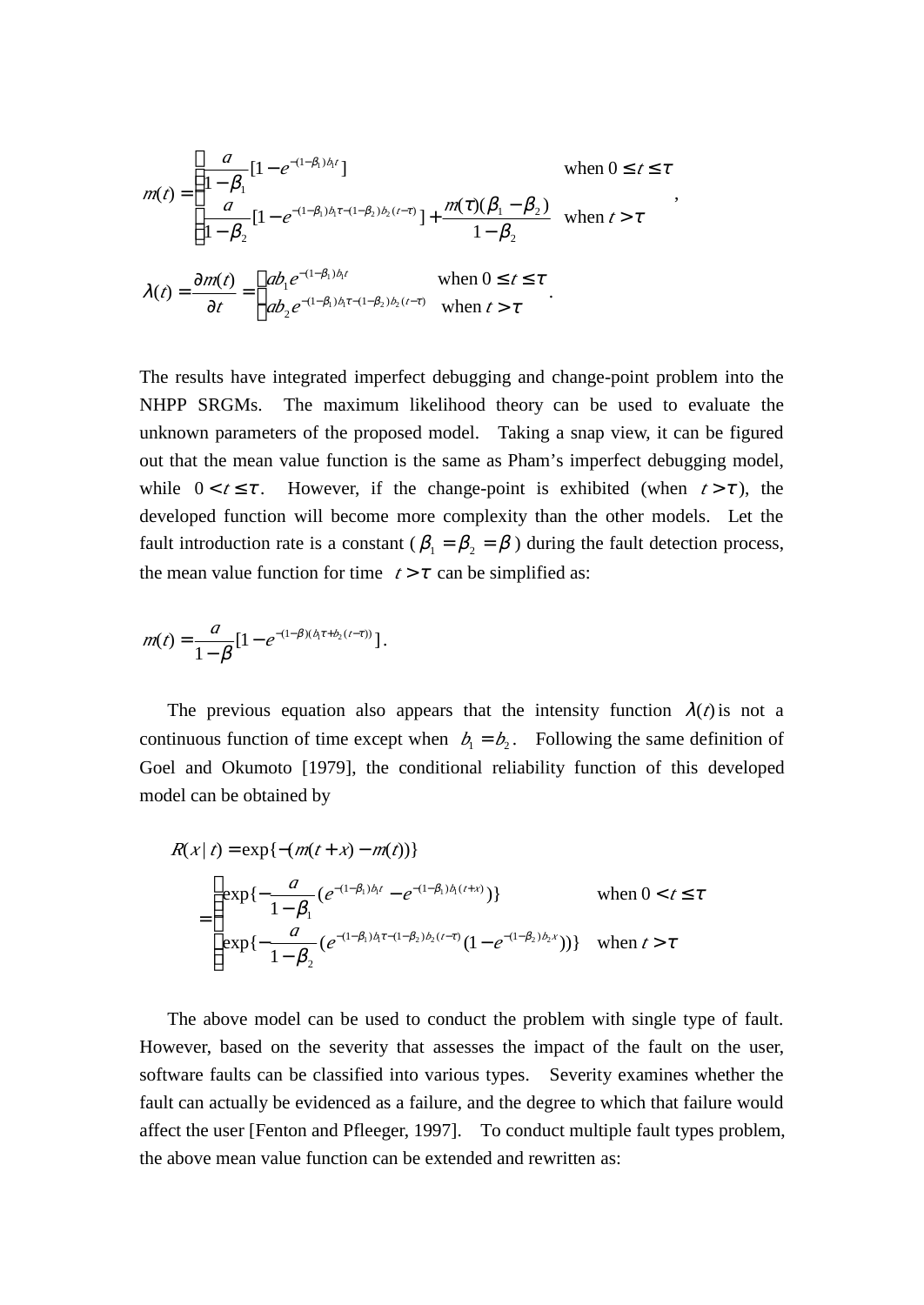$$
m(t) = \sum_{k \text{ all types of fault}} m_i(t),
$$
  
\n
$$
m_i(t) = \begin{cases}\n\frac{d p_i}{1 - S_{i,1}} [1 - e^{-(1 - S_{i,1})b_{i,1}t}] & \text{when } 0 \le t \le t \\
\frac{d p_i}{1 - S_{i,2}} [1 - e^{-(1 - S_{i,1})b_{i,1}t - (1 - S_{i,2})b_{i,2}(t - t)}] + \frac{m(\hat{t})(S_{i,1} - S_{i,2})}{1 - S_{i,2}} & \text{when } t > t\n\end{cases}
$$

where  $p_i$  is the content proportion of type *i* fault,

 $S_{i,1}$  and  $S_{i,2}$  are the introduction rates for type *i* fault.

The further modified model can be applied to conduct the software reliability estimation problem not only for the imperfect debugging and change-point case but also the multiple fault types problem. The only difficulty is that more parameters need to be estimated at the same time.

## 3. Cost Models

## Assume

- $C_1$ : Cost of fixing an error during the testing phase,
- $C_2$ : Cost of fixing an error during the operation phase,
- $C_3$ : Cost of testing per unit time,
- $C_4$ : The cost of the system failure for each time,
	- *<sup>T</sup>*: Software release time,
	- $f(t)$ : probability density function of the life cycle length.

Then the total software system cost can be defined as

$$
EC(T) = C_1 m(T) + \int_T^{\infty} C_2 (m(t) - m(T)) g(t) dt + \int_T^{\infty} C_4 (m(t) - m(T)) g(t) dt + C_3 T.
$$

To determine the optimal software release time that minimizes the expected software system cost, we let

$$
\frac{dEC(T)}{dT} = C_1 m'(T) - C_2 m'(T) F_c(T) - C_4 m'(T) F_c(T) + C_3 = 0
$$

where  $F_c(T) = \int_T^{\infty} f(t) dt$ . Set  $h(T) = C_2 m'(T) F_c(T) + C_4 m'(T) F_c(T) - C_1 m'(T)$